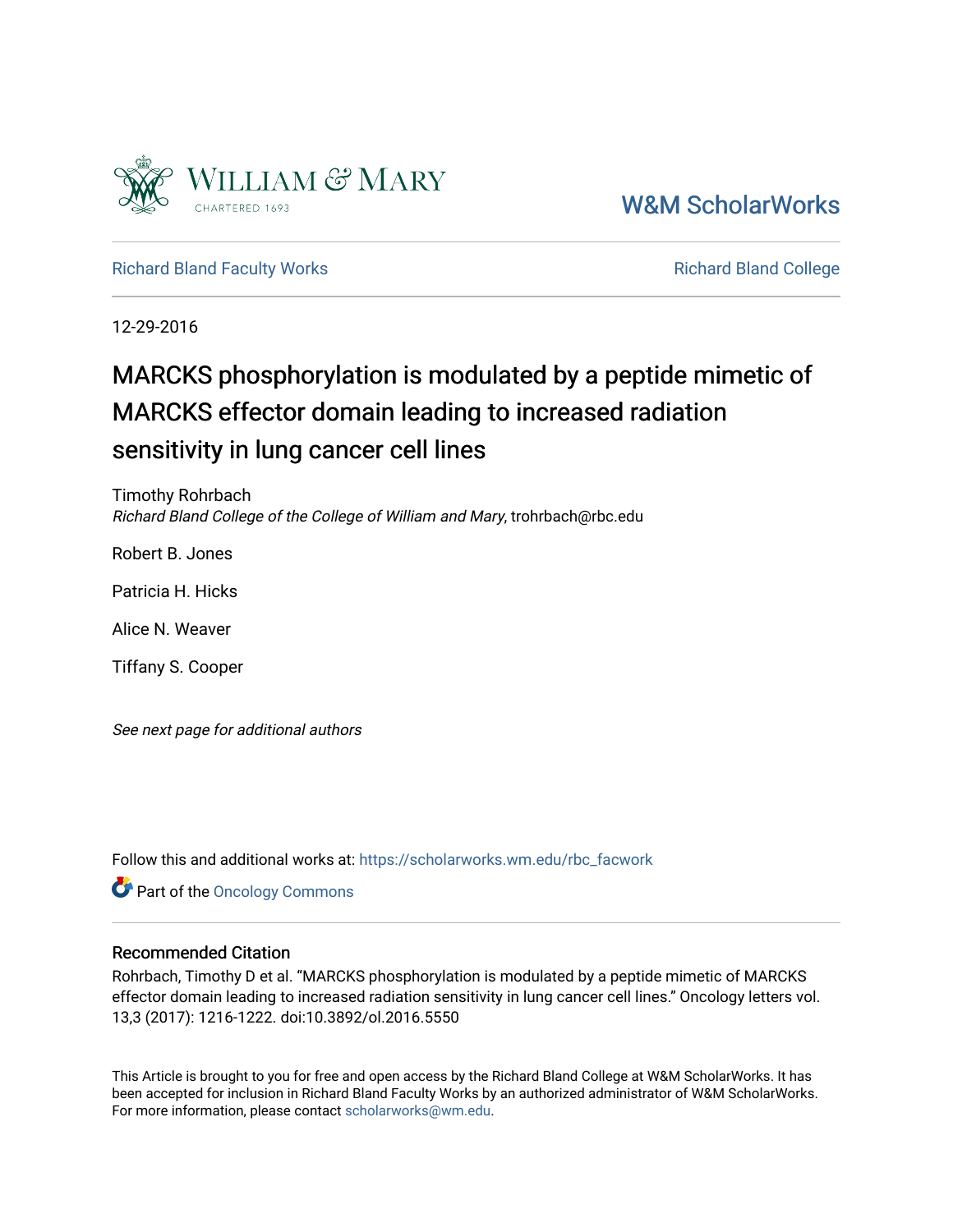## Authors

Timothy Rohrbach, Robert B. Jones, Patricia H. Hicks, Alice N. Weaver, Tiffany S. Cooper, Nicholas J. Eustace, Eddy S. Yang, John S. Jarboe, Joshua C. Anderson, and Christopher D. Willey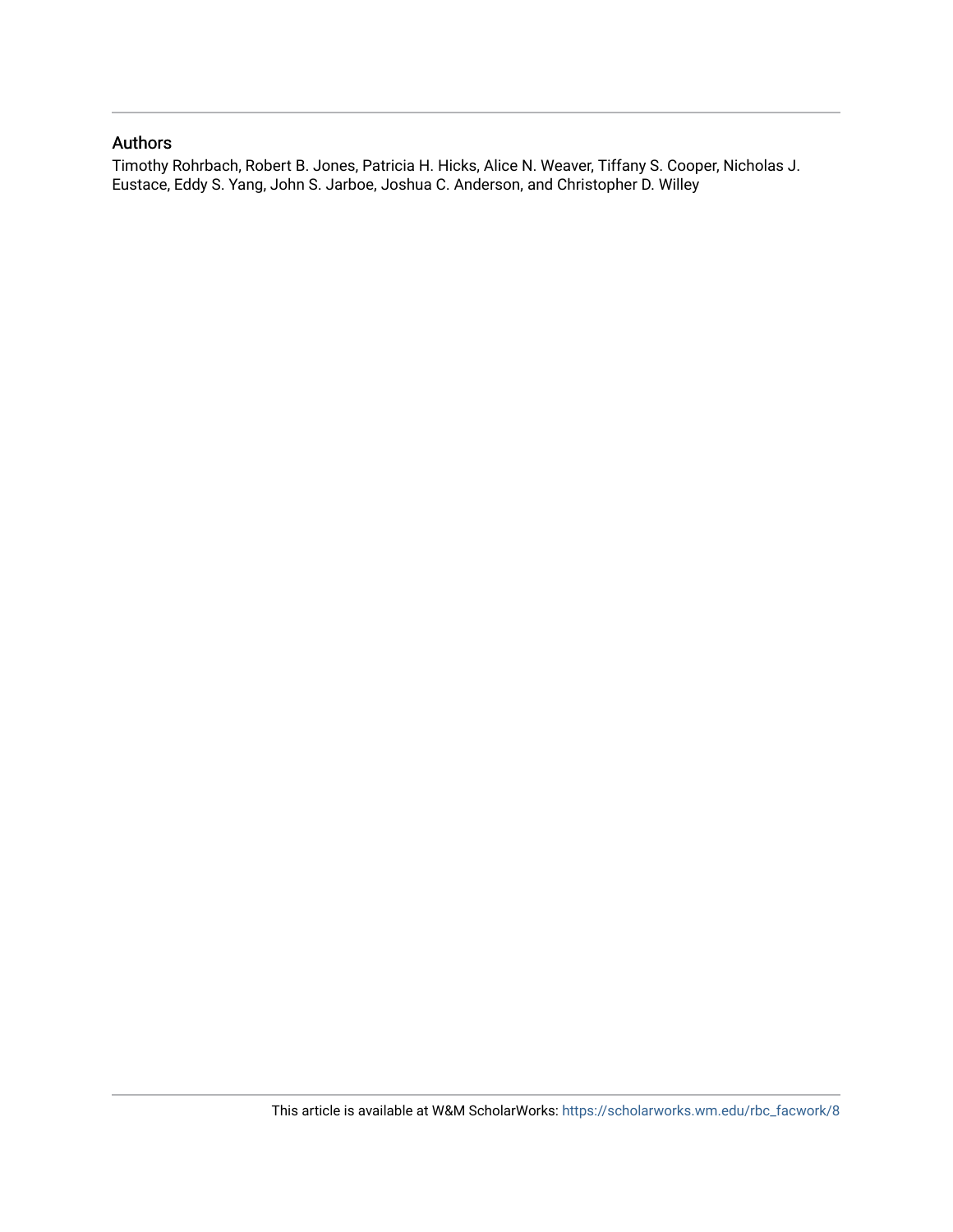## **MARCKS phosphorylation is modulated by a peptide mimetic of MARCKS effector domain leading to increased radiation sensitivity in lung cancer cell lines**

TIMOTHY D. ROHRBACH, ROBERT B. JONES, PATRICIA H. HICKS, ALICE N. WEAVER, TIFFINY S. COOPER, NICHOLAS J. EUSTACE, EDDY S. YANG, JOHN S. JARBOE, JOSHUA C. ANDERSON and CHRISTOPHER D. WILLEY

Department of Radiation Oncology, University of Alabama at Birmingham, Birmingham, AL 35249, USA

Received April 8, 2016; Accepted September 27, 2016

DOI: 10.3892/ol.2016.5550

**Abstract.** Lung cancer is the leading cause of cancer-associated mortality in the United States. Kinase hyperactivation is a known mechanism of tumorigenesis. The phosphorylation status of the plasma membrane-associated protein myristoylated alanine rich C-kinase substrate (MARCKS) effector domain (ED) was previously established as being important in the sensitivity of lung cancer to radiation. Specifically, when MARCKS ED was in a non-phosphorylated state, lung cancer cells were more susceptible to ionizing radiation and experienced prolonged double-strand DNA breaks. Additional studies demonstrated that the phosphorylation status of MARCKS ED is important for gene expression and *in vivo* tumor growth. The present study used a peptide mimetic of MARCKS ED as a therapeutic intervention to modulate MARCKS phosphorylation. Culturing A549, H1792 and H1975 lung cancer cell lines with the MARCKS ED peptide led to reduced levels of phosphorylated MARCKS and phosphorylated Akt serine/threonine kinase 1. Further investigation demonstrated that the peptide therapy was able to reduce lung cancer cell proliferation and increase radiation sensitivity. In addition, the MARCKS peptide therapy was able to prolong double-strand DNA breaks following ionizing radiation exposure. The results of the present study demonstrate that a peptide mimetic of MARCKS ED is able to modulate MARCKS phosphorylation, leading to an increase in sensitivity to radiation.

#### **Introduction**

Lung cancer is the leading cause of cancer-associated mortality in the United States (1). Common molecular properties of lung cancer include hyperactivation of receptor tyrosine kinases (RTKs) (2). Phosphatidylinositol 3-kinase (PI3K) is a potent downstream RTK signaling target, which is able to phosphorylate phosphatidylinositol (4,5)-bisphosphate (PIP2) to generate phosphatidylinositol (3-5)-trisphosphate (PIP3) (3). PIP3 recruits and activates phosphoinositide-dependent kinase 1 and Akt serine/threonine kinase 1 (Akt) leading to a pro-growth, pro-survival phenotype (4). The plasma membrane associated protein myristoylated alanine rich C-kinase substrate (MARCKS) is able to bind to PIP2, regulating the conversion of PIP2 to PIP3 and subsequently influencing Akt activation (5,6).

MARCKS contains three domains: An N-terminal myristoylation domain, an MH2 domain, and an effector domain (ED) (7). The ED of MARCKS is comprised of a 25 amino acid sequence containing four phosphorylatable-serine residues and 13 positively-charged lysine residues, which allow MARCKS to bind to the plasma membrane via electrostatic interactions and sequester PIP2 (8-11). The phosphorylation status of MARCKS ED is essential in regulating the subcellular localization of MARCKS (12). Following MARCKS ED phosphorylation, the electrostatic interaction with the plasma membrane is lost, allowing MARCKS to migrate into the cytoplasm, and subsequently release PIP2 (13). Following dephosphorylation, MARCKS is able to reattach to the plasma membrane (12).

Previously, lentiviral manipulation of A549 lung cancer cell lines was used to overexpress a wild-type (WT) or non-phosphorylatable (NP) MARCKS protein under the regulation of a tetracycline promoter. The NP-MARCKS construct was generated by substituting the serine residues of the ED for alanine residues. Overexpression of NP-MARCKS led to increased sensitivity to radiation and prolonged double-strand DNA breaks following treatment with ionizing radiation (14). MARCKS does not possess endogenous enzymatic activity and therefore a 25 amino acid peptide mimetic of MARCKS ED was engineered in order to modulate MARCKS

*Correspondence to:* Dr Christopher D. Willey, Department of Radiation Oncology, University of Alabama at Birmingham, 619 19th Street, Birmingham, AL 35249, USA E-mail: cwilley@uab.edu

*Key words:* lung cancer, myristoylated alanine rich C-kinase substrate, radiation sensitivity, effector domain, peptide mimetic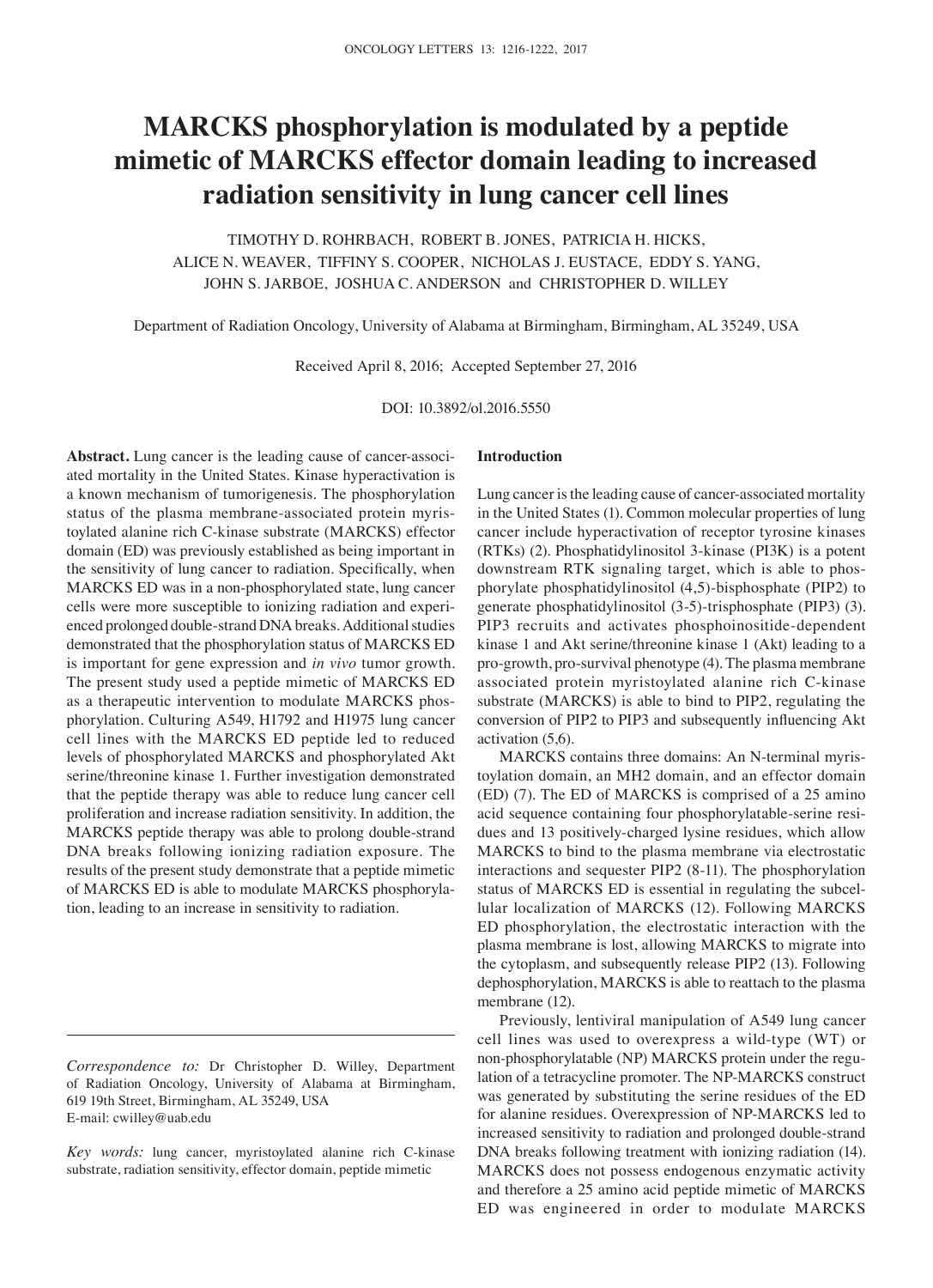phosphorylation (14). In the present study, the ability of MARCKS targeted therapy to influence MARCKS phosphorylation levels and increase the sensitivity of lung cancer cells to radiation was investigated.

#### **Materials and methods**

*Cell culture.* Human lung cancer cell lines A549, H1792 and H1975 (American Type Culture Collection, Manassas, VA, USA) were cultured in filtered  $(22 \mu m)$  vacuum filtration; cat no. 431097; Corning, Inc., Corning, MA, USA) RPMI-1640 (Thermo Fisher Scientific, Inc., Waltham, MA, USA) with 10% fetal bovine serum (Sigma-Aldrich; Merck Millipore, Darmstadt, Germany), 1% penicillin-streptomycin and 1% GlutaMAX™ (Thermo Fisher Scientific, Inc.). All cells were maintained at  $37^{\circ}$ C in 5% CO<sub>2</sub>.

*MARCKS plasmid production.* A549 lung cancer cell lines were engineered to overexpress MARCKS in a tetracycline-dependent manner as described previously (14). WT-MARCKS and NP-MARCKS sequences (GenScript USA, Inc., Piscataway, NJ, USA) were cloned into a pLenti6.3/TO/V5 (ViraPower HiPerform T-REx Gateway Expression System; cat no. A11141; Invitrogen; Thermo Fisher Scientific, Inc.) lentiviral plasmid as described previously (5). The NP-MARCKS was engineered by substituting the four serine residues in the ED to alanine residues. Exogenous MARCKS was distinguishable from endogenous MARCKS by the addition of a V-5 epitope tag on the C-terminus of WT- and NP-MARCKS.

*Lentiviral particle production.* Lentiviral particles were produced as described previously  $(14)$ . A total of 4  $\mu$ g lentiviral packaging plasmid psPAX2 (plasmid no. 12260), lentiviral envelope plasmid PCMV-VSV-G (plasmid no. 8454; both Addgene, Cambridge, Inc., MA, USA) and lentiviral vector plasmid, were mixed with Lipofectamine® 2000 (cat no. 11668) and Opti-MEM™ media (cat no. 11058; both Invitrogen; Thermo Fisher Scientific, Inc.). The lentiviral mixture was added to the culture media of 293FT cells (Invitrogen; Thermo Fisher Scientific, Inc.) and the media was subsequently replaced the following morning. Lentiviral supernatant was collected after 48 h and filtered through a 0.45  $\mu$ m filter, aliquoted and stored at ‑80˚C until required. Lentiviral particles were quantified using QuickTiter p24 ELISA (Cell Biolabs, San Diego, CA, USA) (5).

*Stable cell line selection.* A549 cells were transduced with equal amounts  $(\sim 30 \text{ ng/ml})$  of p24 quantified tetracycline–repressor (Tet-R) packaged lentiviral particles along with 8  $\mu$ g/ml polybrene (EMD Millipore, Billerica, MA, USA). A total of 500  $\mu$ g/ml Geneticin<sup>®</sup> (cat no. G418; Thermo Fisher Scientific, Inc.) was used to select for Tet-R positive cells. Tet-R cells were subsequently transduced with equal amounts  $(\sim 30 \text{ ng/ml})$  of p24 quantified WT‑ and NP‑MARCKS lentiviral particles. A total of  $1 \mu g/ml$  Blastacidin (Thermo Fisher Scientific, Inc.) was used to select for WT- and NP-MARCKS-expressing cells. MARCKS expression was induced by culturing with  $2 \mu g/ml$  of the tetracycline homologue doxycycline overnight at 37˚C (14).

*MARCKS peptide.* MARCKS peptide was used as described previously (14). MARCKS-ED tyrosine aminotransferase (TAT) peptide was engineered by conjugating the cell permeable human immunodeficiency virus (HIV) TAT peptide via cysteine bonds to the 25 amino acid ED sequence (KKKKKRFSFKKSFKLSGFSFKKNKK) (15). The control peptide sequence was designed using the ExPAsy random protein sequence generator (www.expasy.org) using the average amino acid composition computed from Swiss-Prot (www. uniprot.org) (CEIEEHAWNTVEMFSSFPGTQLYNDA) to control for peptide size. To eliminate the effect of the positive charges, lysine and arginine residues were changed to glutamates. Peptide was added to cultures 1 h prior to performance of *in vivo* assays, including immunoblotting, RNA expression analysis, cellular survival and DNA double-strand damage quantification. A dose establishment study identified 6.25  $\mu$ M as the lowest effective dose (tested,  $1-25 \mu M$ ), which was selected for subsequent studies.

*Immunoblotting.* Immunoblotting was performed as previously described by Jarboe *et al* (5). Mammalian protein extraction reagent lysis buffer supplemented with protease (cat no. P8340; Sigma-Aldrich; Merck Millipore) and phosphatase inhibitors (cat nos., P0044 and P5726; Sigma-Aldrich; Merck Millipore) was used to lyse cells. Protein concentration was determined by using Pierce Bicinchoninic Protein Assay kit (Thermo Fisher Scientific, Inc.) and  $\sim$ 10  $\mu$ g of protein were separated via electrophoresis on an 8% SDS-PAGE gel and transferred to a polyvinylidene difluoride membrane (Immobilon; Merck Millipore). Blots were blocked in 5% bovine serum albumin (BSA) (Sigma-Aldrich; Merck Millipore) at room temperature for 1 h and probed with the following primary antibodies: Phosphorylated-MARCKS (cat no., ab81295), MARCKS (cat no., ab52616; both Abcam, Cambridge, UK), phosphorylated-Akt (Ser473) (cat no., D9E, 4060), Phospho-Akt (Thr308) (cat no., C31E5E, 2965), Akt (cat no., C67E7, 4691; all Cell Signaling Technology. Inc., Danvers, MA, USA). Antibodies were used at a dilution of 1:1,000 with overnight 4˚C incubation. Additionally, actin antibody (cat no. sc-1616; Santa Cruz Biotechnology, Inc., Dallas, TX, USA) was used at a concentration of 1:5,000 and incubated overnight at 4˚C. Blots were washed 3 times for 5 min in TBST. Peroxidase‑conjugated Affini Pure Goat Anti‑Mouse IgG (cat no., 115‑035‑166) and Affini‑Pure Donkey Anti‑Rabbit IgG (cat no. 711-035-152) secondary antibodies (Jackson ImmunoResearch Laboratories, Inc., West Grove, PA, USA) was added at a dilution of 1:5,000 in 5% BSA-TBST, and incubated for 1 h at room temperature. Enhanced chemiluminescence (ECL) using Western Lighting-Plus ECL substrate (PerkinElmer, Inc., Waltham, MA, USA) was used to visualize the western blots as described previously (14).

*RNA expression analysis.* RNA expression analysis was performed at the UAB Nanostring Laboratory (Birmingham, AL, USA) (www.uab.edu/medicine/radonc/en/nanostring). The nCounter® GX Human Cancer Reference kit (NanoString Technologies, Inc., Seattle, WA, USA) was used to analyze RNA expression of 230 human cancer-associated genes. MARCKS expression in A549 NP-MARCKS and A549 WT-MARCKS cells was induced by overnight incubation at 37˚C with doxycycline, and total RNA was collected the following day. A total of 100 ng RNA was prepared in a 30  $\mu$ l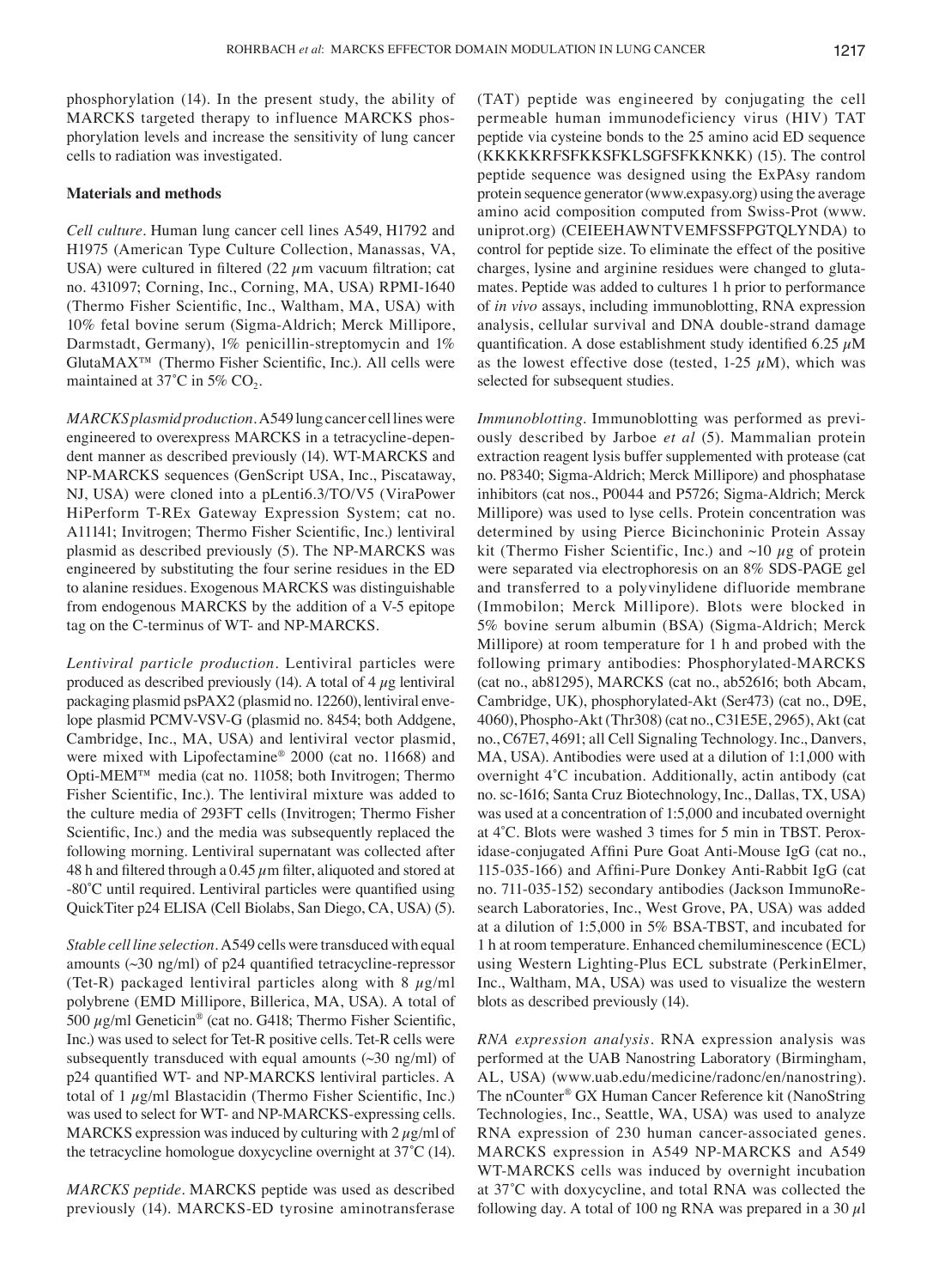reaction volume and run on the automated nCounter system. Quality control and normalization were performed on the raw data using positive and negative control spots on the included GX Human Cancer Reference Panel chip and five housekeeping reference genes (16,17).

*Cell viability and survival assay.* Cells were plated in black 96‑well plates (cat no. 3603; Costar; Thermo Fisher Scientific, Inc.) and allowed to adhere overnight. The following morning the control or ED peptides were added. A total of 1 h following peptide treatment, cells in the irradiation group were subjected to 0, 5 or 8 Gy irradiation using a 320 kV X-ray irradiator (Kimtron Inc., Woodbury, CT, USA). A total of 4 days following peptide addition or irradiation, ATP levels were measured via the ATPlite™ Luminescence Assay System (PerkinElmer, Inc., Waltham, MA, USA) using a Synergy H1 Multi-Mode Reader (BioTek Instruments, Inc., Winooski, VT, USA).

*In vivo studies.* The animal protocol was provided by the University of Alabama at Birmingham's Institutional Animal Care and Use Committee. Mice were housed at  $\sim$ 24°C and given free access to food and water. A 12 h light/dark schedule was provided for the mice. A total of 1 million WT- or NP-MARCKS-expressing A549 lung cancer cells, were injected into the flanks of  $\sim$ 7 week old female athymic nude mice (~17 g) (Charles River Laboratories, Hartford, CT, USA). Cells were mixed in a 1:1 mixture of PBS:Matrigel® (BD Biosciences, San Jose, CA, USA) to a final volume of 50  $\mu$ l and loaded into a 1 ml syringe with a 25 gx 5/8" needle (Monoject™ Tuberculin Syringe; cat no. #8881501640; Covidien, Dublin, Ireland) (18). When tumors were palpable, mouse food was subsequently supplemented with doxycycline (cat no. TD.05125; Harlan Laboratories, Madison, WI, USA) (19). WT- and NP-MARCKS expression was induced with doxycycline-supplemented mouse food for 7 days prior to tumor volume calculation. Tumor volume was measured using Vernier calipers using the formula: (Length x width<sup>2</sup>)/2 (20,21). Values are presented as the mean fold change in tumor volume  $\pm$  standard error of the mean (SEM). Mice were euthanized with  $CO<sub>2</sub>$  inhalation as set forth by institutional guidelines.

*Double‑strand DNA damage quantification.* Following overnight induction of MARCKS expression, lung cancer cells were treated with the control or ED peptides 1 h prior to 8 Gy irradiation. As described previously, cells were fixed and stained with an anti-phosphorylated-γH2AX-S139 antibody and counterstained with DAPI (14).  $\gamma$ H2AX staining foci marking DNA double-strand breaks were analyzed using an EVOS FL digital inverted fluorescence microscope (Thermo Fisher Scientific, Inc.). Positive events were defined as  $\geq 10$ foci per cell, and positive and negative controls were included in all experiments (14,22-24).

*Statistical analysis.* Statistics calculations and data graphing was performed using GraphPad Prism (GraphPad Software, Inc., La Jolla, CA, USA). Analysis of variance followed by the Bonferroni correction post hoc test was used to quantify DNA damage, and a Student's *t*-test was performed to analyze survival assays. All statistics were two-sided and P<0.05 was considered to indicate a statistically significant difference. Values are presented as the mean  $\pm$  SEM.

#### **Results**

*Phosphorylation status of MARCKS ED influences lung cancer biology.* MARCKS ED is known to have multiple biological functions; however, limited information is available regarding the involvement of MARCKS in lung cancer biology (25). Reversible phosphorylation of MARCKS ED is important in regulating the function and subcellular localization of MARCKS (10,26). In the present study, A549 lung cancer cells were engineered to express WT- or NP-MARCKS under the regulation of a tetracycline inducible promoter. Western blotting (Fig. 1A) confirmed that A549 cells were able to overexpress WT- and NP-MARCKS in a tetracycline/doxycycline-inducible manner. Due to the ability of MARCKS to regulate multiple signaling cascades (25), the effect of MARCKS phosphorylation on gene expression was analyzed. Using the nCounter® GX Human Cancer Reference kit, differences in gene expression between A549 cells overexpressing WT- and NP-MARCKS were investigated. A total of 19 genes exhibited a >1.5 fold increase in expression in the WT-MARCKS cell line compared to the NP-MARCKS cell line, including siah E3 ubiquitin protein ligase 1, androgen receptor, matrix metalloproteinase (MMP) 1, platelet derived growth factor subunit A, protein tyrosine kinase 7, notch 1, MYB proto-oncogene, transcription factor, caspase 10, Wnt family member 10B, MMP9, retinoic acid receptor alpha, WD repeat domain 87, v-myc avian myelocytomatosis viral oncogene neuroblastoma derived homolog, B-cell CLL/lymphoma 6, leukemia inhibitory factor, fibroblast growth factor receptor 4, S100 calcium binding protein A4, cytochrome P450 family 1 subfamily A member 1 and Fos proto-oncogene, AP-1 transcription factor subunit (Fig. 1B)*.* Several of these genes are associated with tumorigenesis and cancer progression (27-31). Cell viability assays were performed to investigate if the ED phosphorylation status was important in lung cancer proliferation. The ATPlite assay indicated significantly increased levels of ATP in the WT-MARCKS A549 cells compared with the NP-MARCKS cell line (Fig. 1C; P=0.002), suggesting that non-phosphorylated MARCKS impedes cell viability. In addition, *in vivo* mouse studies were used to assess the ability of MARCKS ED phosphorylation status to influence lung cancer growth. WT- and NP- MARCKS A549 cells were injected into the flanks of athymic nude mice. Mouse food was supplemented with doxycycline to induce the expression of WT- and NP- MARCKS (19). The change in tumor volume was compared between the WT- and NP-MARCKS A549 cells over a period of 40 days. WT-MARCKS transfected mice exhibited a greater increase in tumor volume compared with NP-MARCKS transfected mice (Fig. 1D). By modeling the data to a nonlinear regression fit for exponential growth, a significant difference between the WT‑ and NP‑MARCKS tumors (P<0.0001) was observed. The results of the present study suggest that the phosphorylation status of MARCKS ED influences gene expression, viability and tumor growth.

*MARCKS ED provides a potential therapeutic intervention to alter lung cancer biology.* Previously, a 25-amino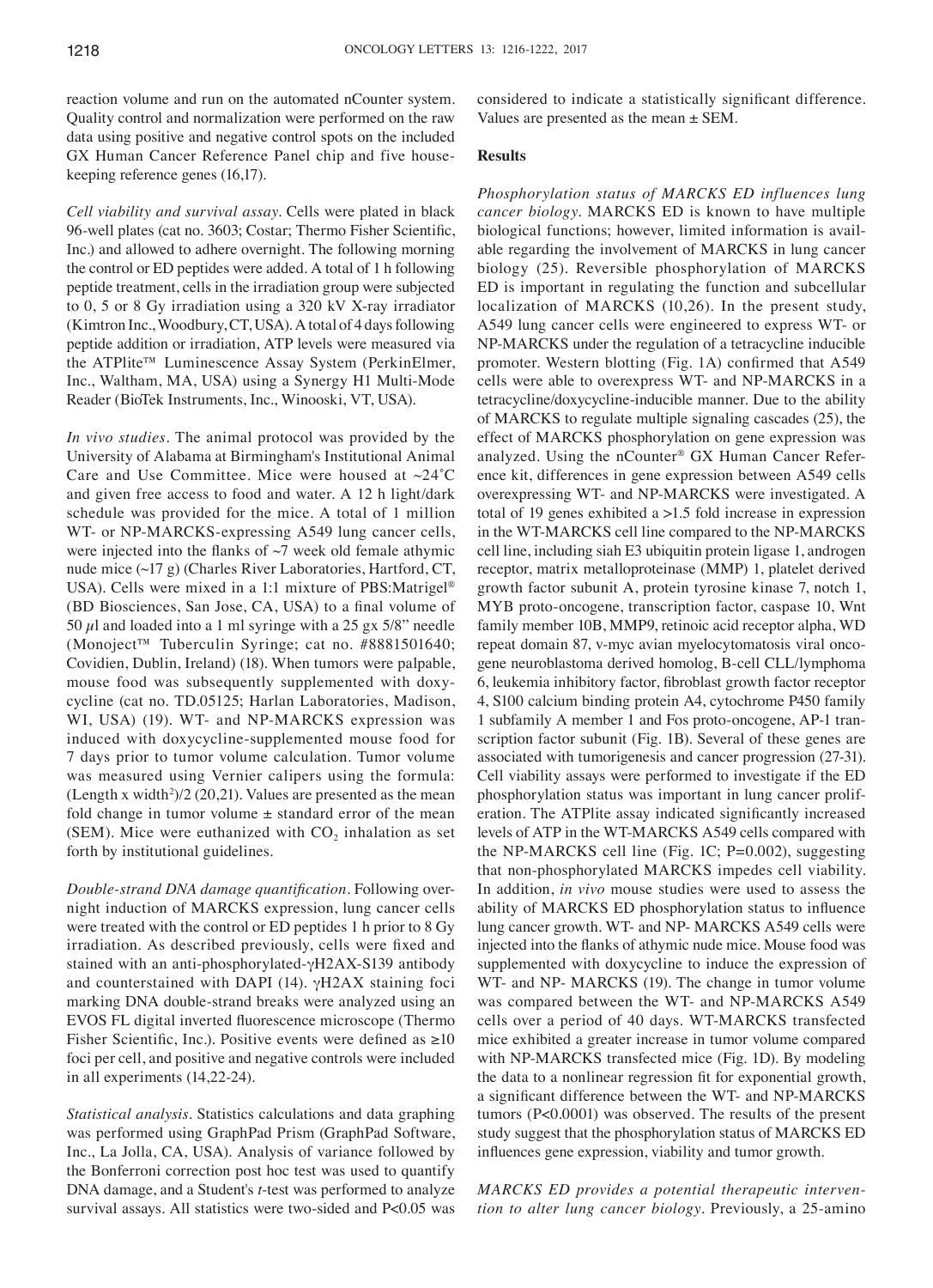

Figure 1. Phosphorylation status of MARCKS ED impacts tumorigenicity. (A) Western blot analysis of A549 lung cancer cells engineered to express WT- and NP-MARCKS under the regulation of a Doxy-inducible promoter. A total of 2  $\mu$ g/ml of Doxy was used to induce the expression of WT- and NP-MARCKS. Antibodies were used to probe for phosphorylated MARCKS, MARCKS, V5 and broad range actin. (B) The nCounter® GX Human Cancer Reference kit identified 19 genes that had a >1.5 fold increased expression in the WT-MARCKS A549 cells compared with the NP-MARCKS A549 cells. (C) ATPlite cell viability assay measured ATP levels in WT- and NP-MARCKS expressing-A549 cells 4 days following Doxy treatment. Fluorescence levels were normalized to A549 WT-MARCKS cells (\* P<0.05). (D) Change in tumor volume of A549 WT- and NP-MARCKS expressing tumors in athymic nude mice. WT- and NP-MARCKS expression was induced with doxycycline-supplemented mouse food for 7 days prior to tumor volume calculation. Tumor volumes were calculated over a period of 40 days. Values are presented as a linear regression of the mean  $\pm$  standard error of the mean (n=9-10; 1 mouse died unexpectedly prior to tumor formation). MARCKS ED, myristoylated alanine rich C-kinase substrate's effector domain; WT, wild-type; NP, non-phosphorylatable; Doxy, doxycycline; P, phosphorylated.

acid peptide mimetic of MARCKS ED was used to alter lung cancer biology (14). The 25-amino acid ED peptide was conjugated to the cell permeable TAT-peptide, which allowed the ED mimic to enter the cell. Swiss-Prot software calculated a control peptide comprised of 25 random amino acids to control for peptide length. The previous investigation observed changes in cell physiology due to the ED peptide; however, the ability of the peptide to influence MARCKS phosphorylation or proliferation was not investigated (14). Dose titration determined that 6.25  $\mu$ M was the ideal concentration (data not shown). A549, H1792 and H1975 lung cancer cell lines were cultured without peptide, with 6.25  $\mu$ M control peptide or with 6.25  $\mu$ M ED mimetic peptide. Western blot analysis revealed that the ED peptide mimetic was able to decrease the level of phosphorylated MARCKS in the three lung cancer cell lines (Fig. 2A). Decreasing the level of phosphorylated MARCKS may lead to increased plasma membrane-associated MARCKS and decreased Akt activation. Treatment of A549, and to a lesser extent, H1975, cells with the ED-peptide was able to decrease levels of Akt phosphorylated at the serine 473 and threonine 308 residues (Fig. 2A). In addition, the ED-peptide was able to reduce the total level of Akt, which was most

pronounced in the H1792 cells (Fig. 2A). Notably, minimal phosphorylated T308 Akt was observed in the H1792 cells in all conditions, though phosphorylated serine 473 Akt was detectable and was mildly suppressed with the ED-peptide. The effect of MARCKS ED peptide on lung tumor growth was investigated. ATP levels in A549, H1972 and H1975 cell lines treated with the ED peptide mimetic were normalized to ATP levels in lung cancer cells with no peptide intervention. A significant decrease in ATP levels in the A549 (P=0.045), H1792 (P=0.000002) and H1975 (P=0.000003) lung cancer cells following 4 days of treatment with the ED peptide was observed compared with the control cells (Fig. 2B).

*MARCKS targeted peptide increases the sensitivity of lung cancer cells to radiation and increases γH2AX foci staining.*  Previously, lentiviral manipulation was used to overexpress NP-MARCKS in A549 cells and their sensitivity to radiation increased (14). In the present study, the effect of treatment with the MARCKS ED peptide mimetic on the radiation sensitivity of lung cancer cells was analyzed. A549, H1792 and H1975 cells were cultured with either the control or ED peptides 1 h prior to treatment with ionizing radiation. The three cell lines exhibited significantly decreased survival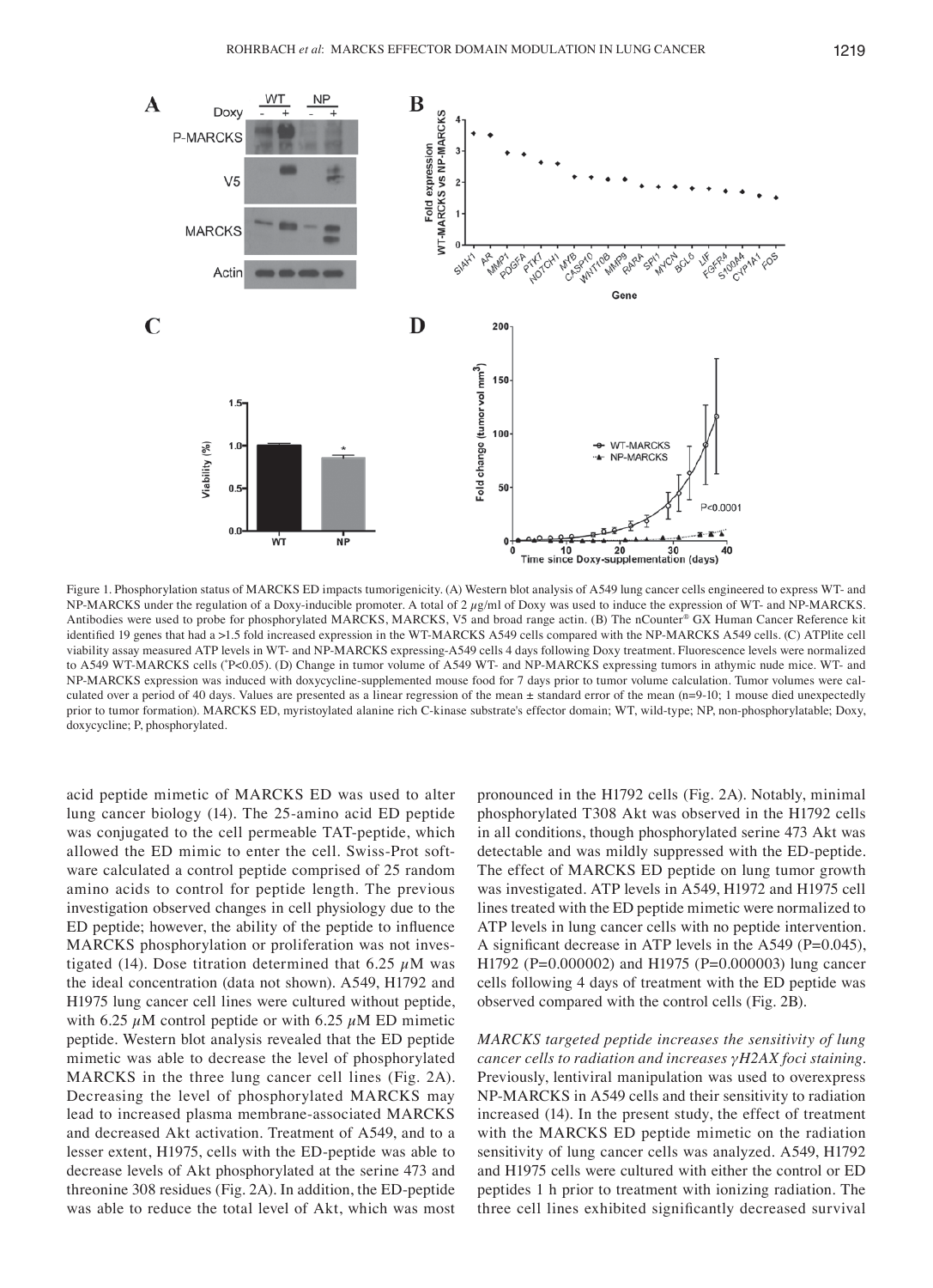

Figure 2. MARCKS targeted peptide therapy influences lung cancer biology. (A) A549, H1792 and H1975 lung cancer cells were cultured with no peptide, 6.25 µM control peptide, or 6.25 µM ED peptide. Western blot analysis was used to probe for phosphorylated MARCKS, MARCKS, phosphorylated Akt (T308), phosphorylated Akt (S473), Akt and broad range actin. (B) ATPlite assay measured ATP levels 4 days following A549, H1792 and H1975 cell transfection with no peptide, 6.25 μM control peptide, or 6.25 μM ED peptide. \*P<0.05 compared with Ctrl; \*\*\*P<0.0001 compared with Ctrl.  $\Theta$  indicates treatment without peptide. MARCKS, myristoylated alanine rich C-kinase substrate; Ctrl, control; ED, effector domain; Akt, Akt serine/threonine kinase 1; P, phosphorylated.

following ED peptide treatment compared with the control group at irradiation levels 0, 5 and 8 Gy (Fig. 3A; P<0.05). DNA double-strand breaks in A549 and H1975 cells were examined by measuring γH2AX foci (22). γH2AX foci increased in all groups 1 h following irradiation; however, 24 h following irradiation A549 and H1975 cells treated with the control peptide exhibited basal level γH2AX foci staining. Conversely, A549 and H1975 cells treated with the ED peptide demonstrated persistent γH2AX foci staining (Fig. 3B; P<0.01 compared with the control). The results of the present study suggest that altering the phosphorylation status of MARCKS ED increases lung cell sensitivity to radiation and prolongs DNA damage following irradiation.

#### **Discussion**

MARCKS appears to have tumor suppressive properties in glioblastoma and colon cancer (5,32), however, may function as a tumor promoter in breast and cholangiocarcinoma cancers (33,34). The exact role MARCKS serves in cancer biology remains unclear. The subcellular localization and phosphorylation status of MARCKS ED are important in the normal biological and oncogenic function and regulation of MARCKS (25,35), particularly in lung cancer (36). Hanada *et al* (37) reported that squamous cell carcinoma with increased MARCKS expression indicated poor prognosis, however subcellular localization and phosphorylation status were not investigated. Chen *et al* (38) demonstrated that MARCKS phosphorylation is involved in invasiveness and that lung tumors with elevated and phosphorylated MARCKS exhibited increased invasion *in vitro* and in patients. Recently, Chen *et al* (36) demonstrated that increased levels of phosphorylated MARCKS are associated with decreased patient survival and increased tumor growth. A similar 25-amino acid peptide was used to modulate MARCKS phosphorylation and led to reduce migration (36). Previously, the present authors demonstrated that the phosphorylation status of MARCKS is important in subcellular localization, drug sensitivity and the DNA damage response (14). Specifically, lentivirally manipulated A549 lung cancer cell lines were used and showed that NP-MARCKS-expressing cells exhibited increased levels of MARCKS fluorescent staining around the plasma membrane compared with the WT-MARCKS-expressing cells, suggesting ED phosphorylation status may impact MARCKS location (14). In the present study, A549 NP-MARCKS-expressing cells exhibited increased sensitivity to radiation and prolonged double-strand DNA breaks, when assessed using  $γH2AX$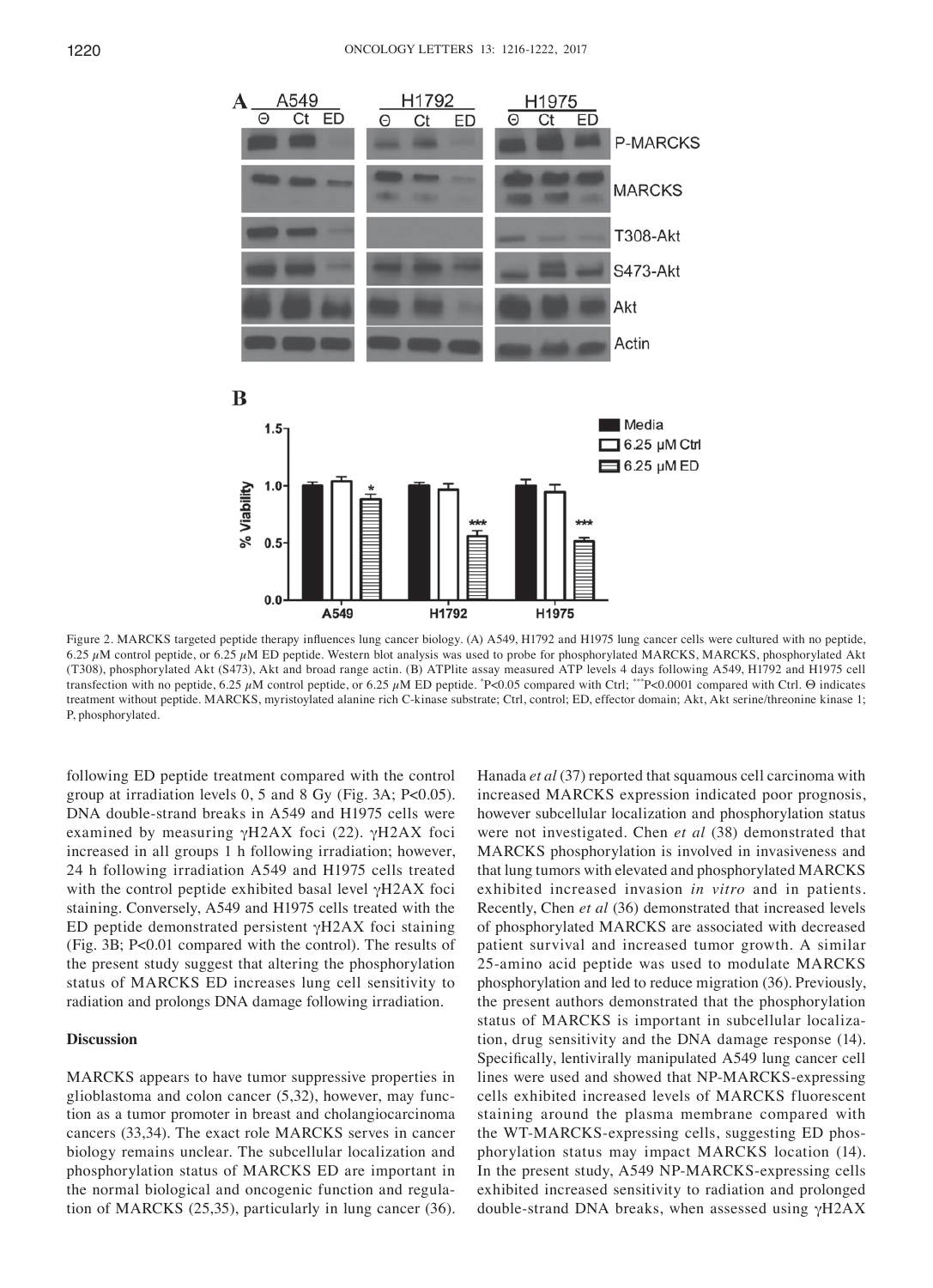

Figure 3. MARCKS targeted peptide therapy alters lung cancer response to ionizing radiation. (A) A549, H1792 and H1975 lung cancer cells were treated with 6.25  $\mu$ M Ctrl peptide or 6.25  $\mu$ M ED peptide 1 h prior to ionizing irradiation. A total of 4 days following irradiation ATP levels were measured. ATP levels for each cell line were normalized to the cells treated with 0 Gy and the Ctrl peptide. (B) Cells containing >10 γH2AX staining foci were counted. A549 and H1975 cells were cultured with 6.25  $\mu$ M Ctrl peptide or 6.2 5  $\mu$ M ED peptide prior to 8 Gy irradiation. Time points post irradiation are indicated. \*P<0.05 compared with Ctrl; \*\*P<0.01 compared with Ctrl; \*\*\*P<0.001 compared with Ctrl. Values shown are means derived from two independent experiments. MARCKS, myristoylated alanine rich C-kinase substrate; Ctrl, control; ED, effector domain; RT, radiation.

foci staining. A549 lung cancer cells are typically inherently resistant to radiation (39). The present results demonstrated that the phosphorylation status of MARCKS is essential to radiation sensitivity. As MARCKS lacks endogenous enzymatic activity, a peptide mimetic was designed to modulate MARCKS phosphorylation. The 25-amino acid sequence of MARCKS ED was conjugated to the HIV TAT peptide, which increased the ability of the peptide to enter the cell.

In the present study, the importance of MARCKS ED phosphorylation status in lung cancer biology was further characterized and the therapeutic benefit of ED peptide treatment in lung cancer was investigated. RNA expression was observed to be altered dependent on the phosphorylation status of MARCKS in lentivirally-engineered A549 cells. Furthermore, the phosphorylation status of MARCKS ED *in vivo* was observed to impact on lung tumor growth. The efficacy of the ED peptide was tested. Parental A549, H1792 and H1975 lung cancer cells treated with the ED peptide exhibited a decrease in MARCKS phosphorylation. In addition, a decrease in T308 and S473 phosphorylation and total Akt levels was observed. While it is unclear why T308 phosphorylation was so low in the H1792 cells, the ED peptide was able to decrease A549, H1792 and H1975 proliferation, and increased radiation sensitivity, though it caused prolonged double-strand DNA breaks only in A549 and H1975 cells following irradiation.

Lung cancer is the leading cause of cancer-associated mortality in the United States, and despite targeted therapy and early detection, drug resistance frequently develops (40). Additionally, resistance to ionizing radiation has been observed (41). Targeting MARCKS has the potential to provide a novel mechanism for targeting the RTK-PI3K-Akt signaling cascade. The ED peptide may be able to modulate radiation sensitivity and serve as a future method of avoiding drug resistance (42).

#### **Acknowledgements**

The present study was supported by a Research Scholar Grant from the American Cancer Society (grant no. RSG-14-071-01-TBG), a pilot grant from P20 from the National Cancer Institute of the National Institutes of Health (grant no. CA151129-02), the 2008 ASTRO Junior Faculty Training Research Award and the UAB's Radiation Oncology Pilot Grant.